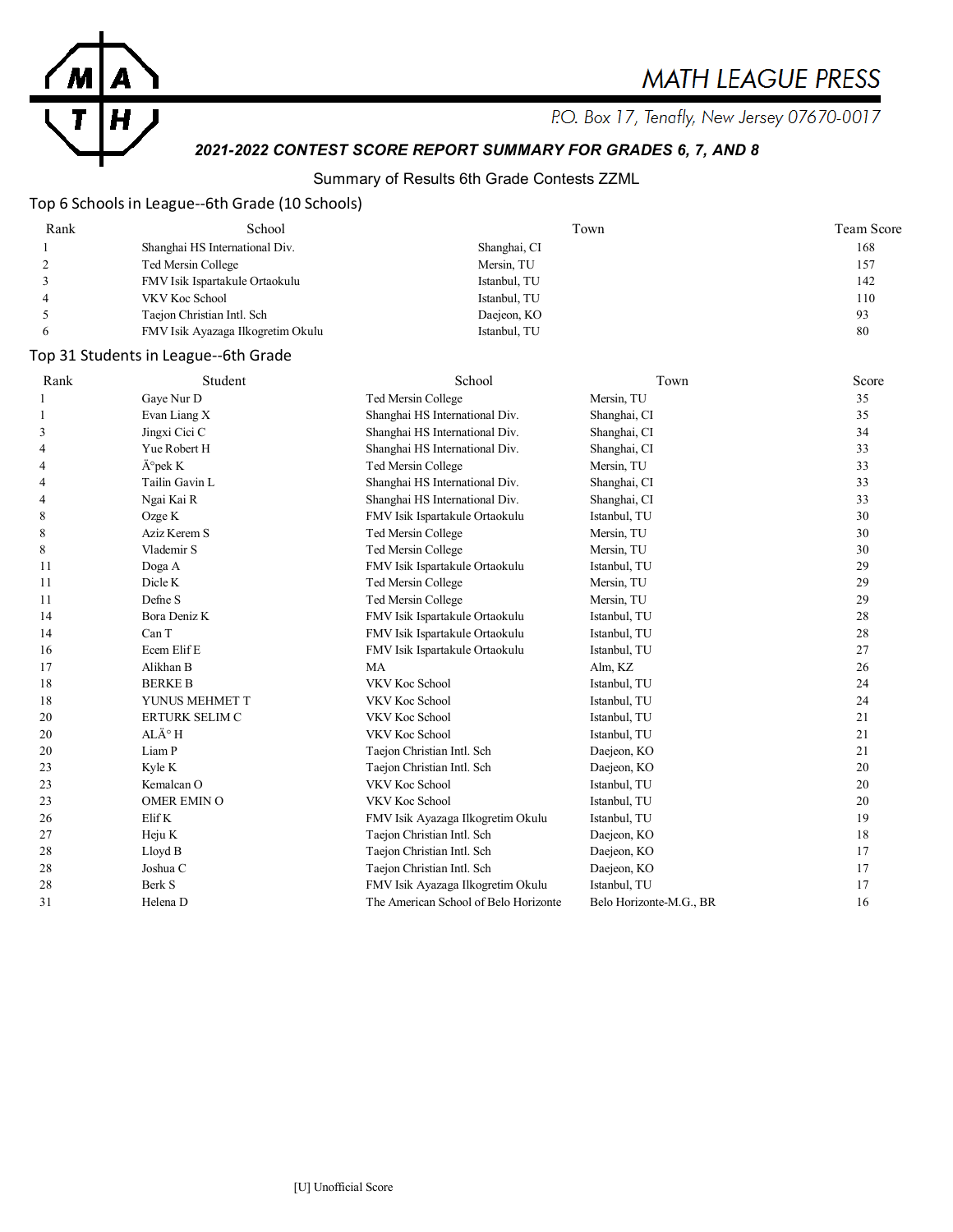# Summary of Results 6th Grade Contests ZZML Regional Standings

## **BRAZIL**

#### **Brazil**

Top Schools in Region

| Rank | School                         | Town     | Team Score |
|------|--------------------------------|----------|------------|
|      | Shanghai HS International Div. | Shanghai | 168        |
|      | Ted Mersin College             | Mersin   | 157        |
|      | FMV Isik Ispartakule Ortaokulu | Istanbul | 142        |
|      | VKV Koc School                 | Istanbul | 110        |
|      |                                |          |            |

## Top Students in Region

| Rank | Student                  | School                         | Town     | Score |
|------|--------------------------|--------------------------------|----------|-------|
|      | Gaye Nur D               | Ted Mersin College             | Mersin   | 35    |
|      | Evan Liang X             | Shanghai HS International Div. | Shanghai | 35    |
|      | Jingxi Cici C            | Shanghai HS International Div. | Shanghai | 34    |
|      | Yue Robert H             | Shanghai HS International Div. | Shanghai | 33    |
|      | $\ddot{A}^{\circ}$ pek K | Ted Mersin College             | Mersin   | 33    |
|      | Tailin Gavin L           | Shanghai HS International Div. | Shanghai | 33    |
|      | Ngai Kai R               | Shanghai HS International Div. | Shanghai | 33    |

## **CHINA**

### **China**

## Top Schools in Region

| Rank | School                         | Town     | <b>Team Score</b> |
|------|--------------------------------|----------|-------------------|
|      | Shanghai HS International Div. | Shanghai | 168               |
|      | Ted Mersin College             | Mersin   | 157               |
|      | FMV Isik Ispartakule Ortaokulu | Istanbul | 142               |
|      | VKV Koc School                 | Istanbul | 110               |

| Rank | Student          | School                         | Town     | Score |
|------|------------------|--------------------------------|----------|-------|
|      | Gaye Nur D       | Ted Mersin College             | Mersin   | 35    |
|      | Evan Liang X     | Shanghai HS International Div. | Shanghai | 35    |
|      | Jingxi Cici C    | Shanghai HS International Div. | Shanghai | 34    |
|      | Yue Robert H     | Shanghai HS International Div. | Shanghai | 33    |
|      | $\rm \AA$ °pek K | Ted Mersin College             | Mersin   | 33    |
|      | Tailin Gavin L   | Shanghai HS International Div. | Shanghai | 33    |
|      | Ngai Kai R       | Shanghai HS International Div. | Shanghai | 33    |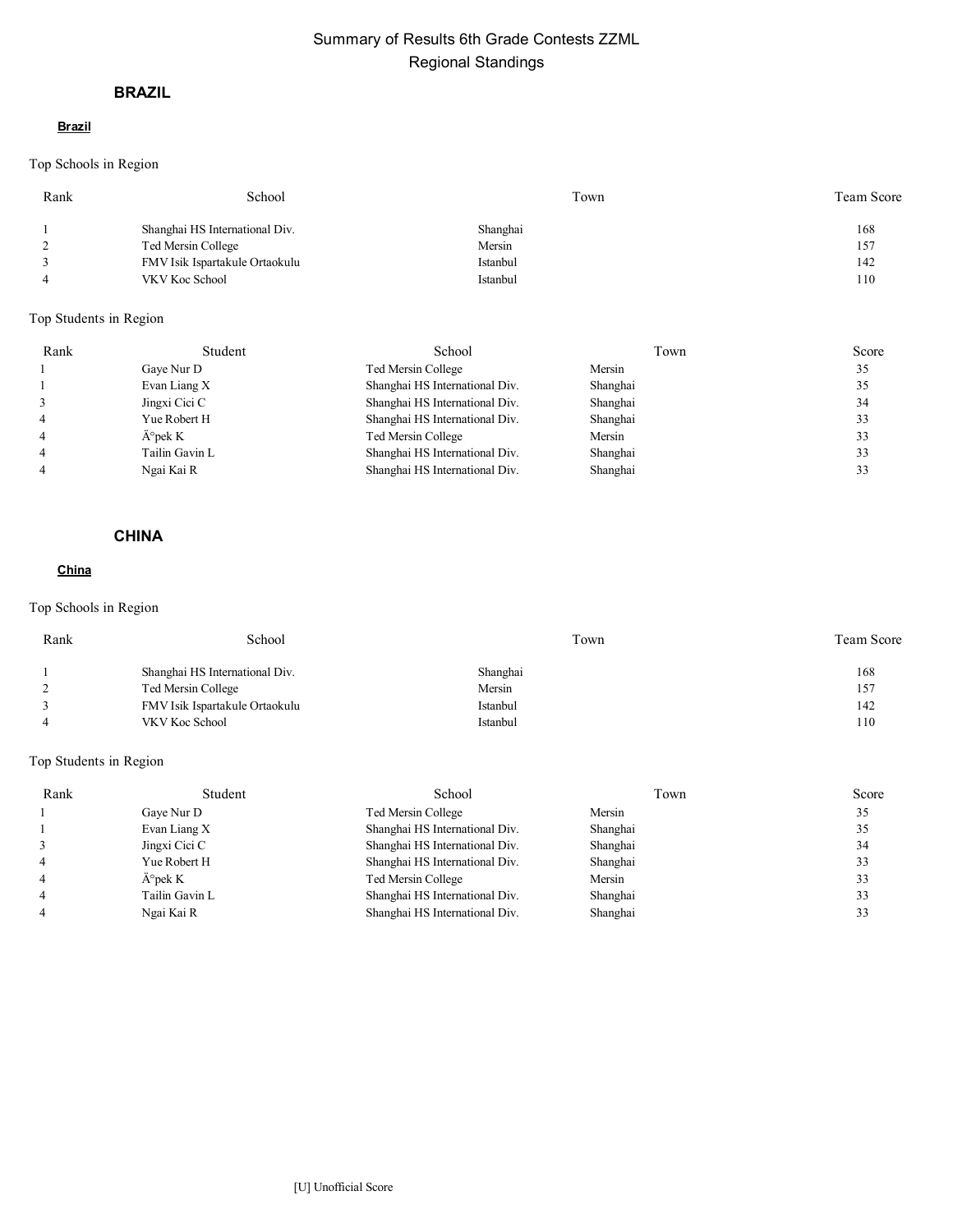# Summary of Results 6th Grade Contests ZZML Regional Standings

#### **JAPAN**

### **Japan**

Top Schools in Region

| Rank | School                         | Town     | Team Score |
|------|--------------------------------|----------|------------|
|      | Shanghai HS International Div. | Shanghai | 168        |
|      | Ted Mersin College             | Mersin   | 157        |
|      | FMV Isik Ispartakule Ortaokulu | Istanbul | 142        |
|      | VKV Koc School                 | Istanbul | 110        |

## Top Students in Region

| Rank | Student           | School                         | Town     | Score |
|------|-------------------|--------------------------------|----------|-------|
|      | Gaye Nur D        | Ted Mersin College             | Mersin   | 35    |
|      | Evan Liang X      | Shanghai HS International Div. | Shanghai | 35    |
|      | Jingxi Cici C     | Shanghai HS International Div. | Shanghai | 34    |
|      | Yue Robert H      | Shanghai HS International Div. | Shanghai | 33    |
|      | $A^{\circ}$ pek K | Ted Mersin College             | Mersin   | 33    |
|      | Tailin Gavin L    | Shanghai HS International Div. | Shanghai | 33    |
|      | Ngai Kai R        | Shanghai HS International Div. | Shanghai |       |

## **KAZAKHSTAN**

#### **Kazakhstan**

## Top Schools in Region

| Rank | School                         | Town     | <b>Team Score</b> |
|------|--------------------------------|----------|-------------------|
|      | Shanghai HS International Div. | Shanghai | 168               |
|      | Ted Mersin College             | Mersin   | 157               |
|      | FMV Isik Ispartakule Ortaokulu | Istanbul | 142               |
|      | VKV Koc School                 | Istanbul | 110               |

| Rank | Student          | School                         | Town     | Score |
|------|------------------|--------------------------------|----------|-------|
|      | Gaye Nur D       | Ted Mersin College             | Mersin   | 35    |
|      | Evan Liang X     | Shanghai HS International Div. | Shanghai | 35    |
|      | Jingxi Cici C    | Shanghai HS International Div. | Shanghai | 34    |
|      | Yue Robert H     | Shanghai HS International Div. | Shanghai | 33    |
|      | $\rm \AA$ °pek K | Ted Mersin College             | Mersin   | 33    |
|      | Tailin Gavin L   | Shanghai HS International Div. | Shanghai | 33    |
|      | Ngai Kai R       | Shanghai HS International Div. | Shanghai |       |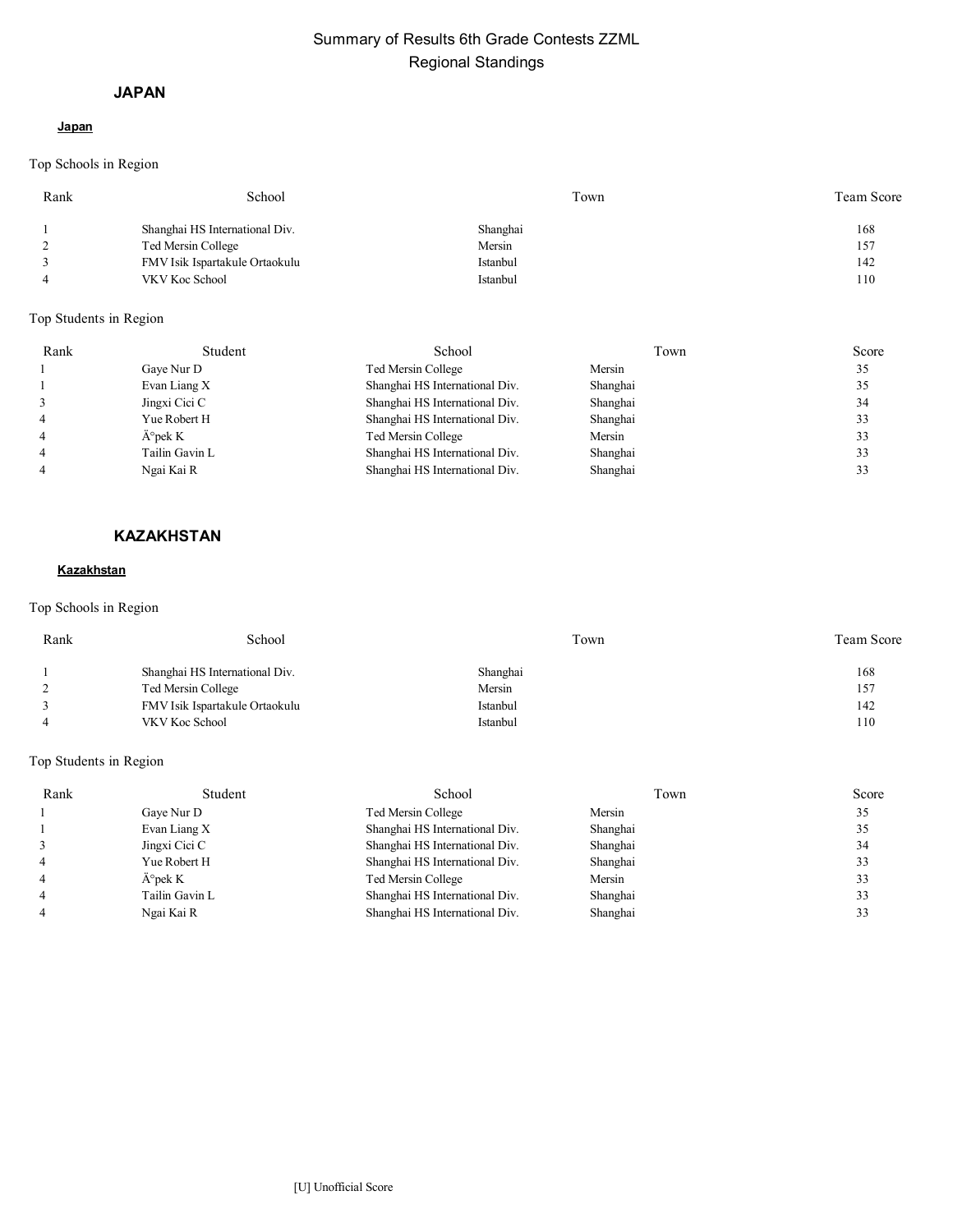# Summary of Results 6th Grade Contests ZZML Regional Standings

## **SOUTH KOREA**

#### **South Korea**

## Top Schools in Region

| Rank | School                         | Town     | Team Score |
|------|--------------------------------|----------|------------|
|      | Shanghai HS International Div. | Shanghai | 168        |
|      | Ted Mersin College             | Mersin   | 157        |
|      | FMV Isik Ispartakule Ortaokulu | Istanbul | 142        |
|      | VKV Koc School                 | Istanbul | 110        |
|      |                                |          |            |

## Top Students in Region

| Rank | Student           | School                         | Town     | Score |
|------|-------------------|--------------------------------|----------|-------|
|      | Gaye Nur D        | Ted Mersin College             | Mersin   | 35    |
|      | Evan Liang X      | Shanghai HS International Div. | Shanghai | 35    |
|      | Jingxi Cici C     | Shanghai HS International Div. | Shanghai | 34    |
|      | Yue Robert H      | Shanghai HS International Div. | Shanghai | 33    |
|      | $A^{\circ}$ pek K | Ted Mersin College             | Mersin   | 33    |
|      | Tailin Gavin L    | Shanghai HS International Div. | Shanghai | 33    |
|      | Ngai Kai R        | Shanghai HS International Div. | Shanghai | 33    |

### **TURKEY**

#### **Turkey**

## Top Schools in Region

| Rank | School                         | Town     | <b>Team Score</b> |
|------|--------------------------------|----------|-------------------|
|      | Shanghai HS International Div. | Shanghai | 168               |
|      | Ted Mersin College             | Mersin   | 157               |
|      | FMV Isik Ispartakule Ortaokulu | Istanbul | 142               |
|      | VKV Koc School                 | Istanbul | 110               |

| Rank | Student          | School                         | Town     | Score |
|------|------------------|--------------------------------|----------|-------|
|      | Gaye Nur D       | Ted Mersin College             | Mersin   | 35    |
|      | Evan Liang X     | Shanghai HS International Div. | Shanghai | 35    |
|      | Jingxi Cici C    | Shanghai HS International Div. | Shanghai | 34    |
|      | Yue Robert H     | Shanghai HS International Div. | Shanghai | 33    |
|      | $\rm \AA$ °pek K | Ted Mersin College             | Mersin   | 33    |
|      | Tailin Gavin L   | Shanghai HS International Div. | Shanghai | 33    |
|      | Ngai Kai R       | Shanghai HS International Div. | Shanghai | 33    |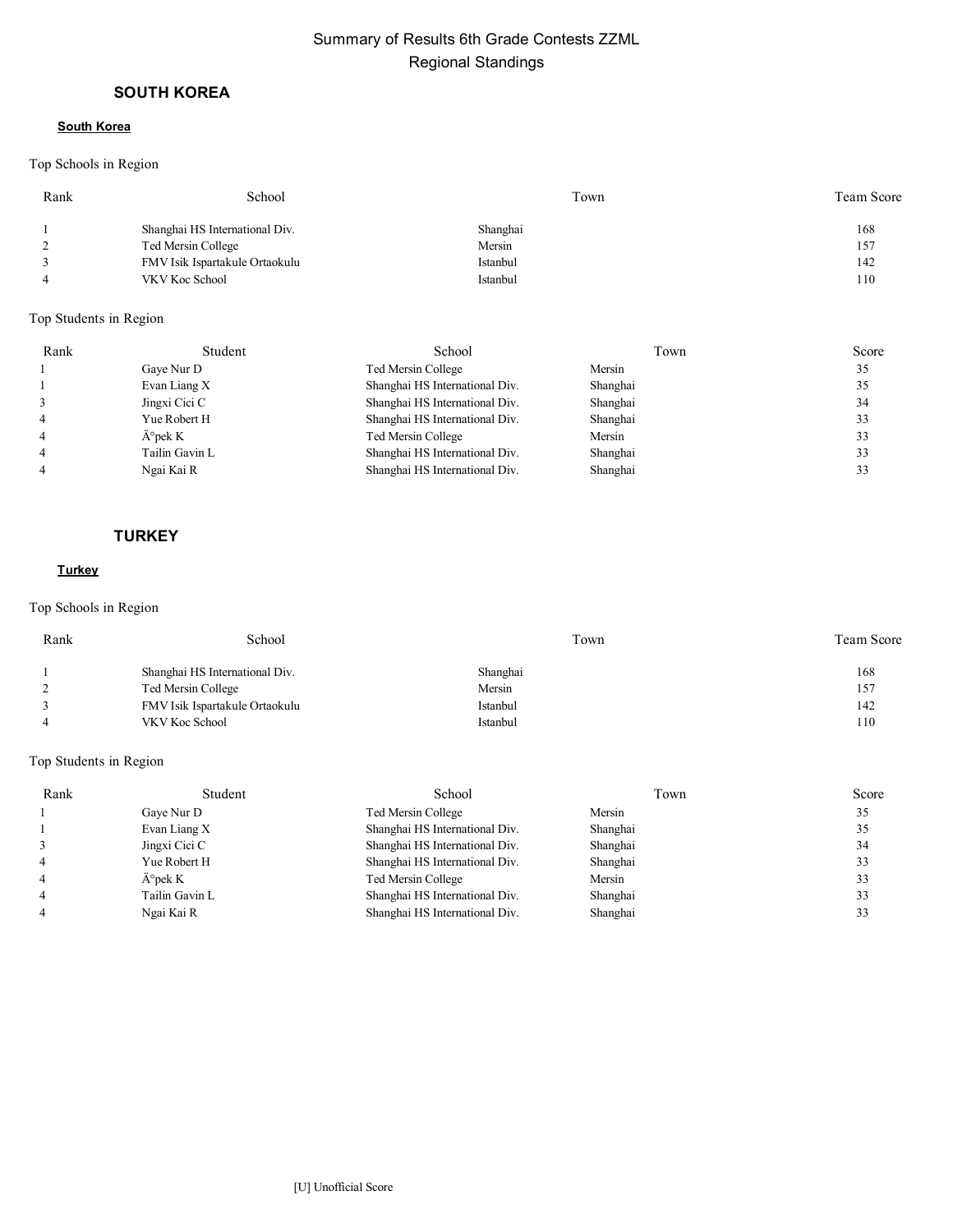# Summary of Results 7th Grade Contests ZZML

# Top 6 Schools in League--7th Grade (10 Schools)

| Rank | School                                | Town                    | Team Score |
|------|---------------------------------------|-------------------------|------------|
|      | Shanghai HS International Div.        | Shanghai, CI            | 172        |
|      | FMV Isik Ispartakule Ortaokulu        | Istanbul, TU            | 121        |
|      | VKV Koc School                        | Istanbul, TU            | 109        |
|      | FMV Isik Ayazaga Ilkogretim Okulu     | Istanbul, TU            | 97         |
|      | Taejon Christian Intl. Sch            | Daejeon, KO             | 90         |
|      | The American School of Belo Horizonte | Belo Horizonte-M.G., BR | 88         |

# Top 31 Students in League--7th Grade

| Rank | Student                | School                                | Town                    | Score |
|------|------------------------|---------------------------------------|-------------------------|-------|
|      | Shengdao K             | Shanghai HS International Div.        | Shanghai, CI            | 35    |
|      | Spencer L              | Shanghai HS International Div.        | Shanghai, CI            | 35    |
|      | Hans Sihan Z           | Shanghai HS International Div.        | Shanghai, CI            | 35    |
| 4    | Maddox, Yizhou H       | Shanghai HS International Div.        | Shanghai, CI            | 34    |
| 5    | Jingzhe A              | Shanghai HS International Div.        | Shanghai, CI            | 33    |
| 5    | Kendric G              | Shanghai HS International Div.        | Shanghai, CI            | 33    |
| 5    | Olivia H               | Shanghai HS International Div.        | Shanghai, CI            | 33    |
| 5    | Yanjun L               | Shanghai HS International Div.        | Shanghai, CI            | 33    |
| 5    | Hung-Ray L             | Shanghai HS International Div.        | Shanghai, CI            | 33    |
| 5    | Yuchen W               | Shanghai HS International Div.        | Shanghai, CI            | 33    |
| 5    | Harrison Haochen W     | Shanghai HS International Div.        | Shanghai, CI            | 33    |
| 12   | Lal T                  | FMV Isik Ayazaga Ilkogretim Okulu     | Istanbul, TU            | 27    |
| 13   | Kaan K                 | FMV Isik Ispartakule Ortaokulu        | Istanbul, TU            | 26    |
| 14   | Doruk K                | FMV Isik Ispartakule Ortaokulu        | Istanbul, TU            | 25    |
| 14   | Noah K                 | Taejon Christian Intl. Sch            | Daejeon, KO             | 25    |
| 16   | Ece A                  | FMV Isik Ispartakule Ortaokulu        | Istanbul, TU            | 24    |
| 16   | Efe D                  | VKV Koc School                        | Istanbul, TU            | 24    |
| 18   | Defne Derin C          | FMV Isik Ispartakule Ortaokulu        | Istanbul, TU            | 23    |
| 18   | Ceren Alisa D          | FMV Isik Ispartakule Ortaokulu        | Istanbul, TU            | 23    |
| 18   | Annette J              | Taejon Christian Intl. Sch            | Daejeon, KO             | 23    |
| 18   | Fabricio Q             | The American School of Belo Horizonte | Belo Horizonte-M.G., BR | 23    |
| 18   | <b>TUNAS</b>           | VKV Koc School                        | Istanbul, TU            | 23    |
| 23   | Elina L                | Taejon Christian Intl. Sch            | Daejeon, KO             | 22    |
| 24   | <b>BURAK ATA A</b>     | VKV Koc School                        | Istanbul, TU            | 21    |
| 24   | Sofia C                | The American School of Belo Horizonte | Belo Horizonte-M.G., BR | 21    |
| 24   | DÄ <sup>°</sup> LARA G | VKV Koc School                        | Istanbul, TU            | 21    |
| 27   | Doruk A                | FMV Isik Ayazaga Ilkogretim Okulu     | Istanbul, TU            | 20    |
| 27   | <b>CINARK</b>          | VKV Koc School                        | Istanbul, TU            | 20    |
| 27   | YUSUF DEMIR O          | VKV Koc School                        | Istanbul, TU            | 20    |
| 27   | Halit Eren P           | FMV Isik Ayazaga Ilkogretim Okulu     | Istanbul, TU            | 20    |
| 27   | Zhaoyuan S             | Taejon Christian Intl. Sch            | Daejeon, KO             | 20    |
|      |                        |                                       |                         |       |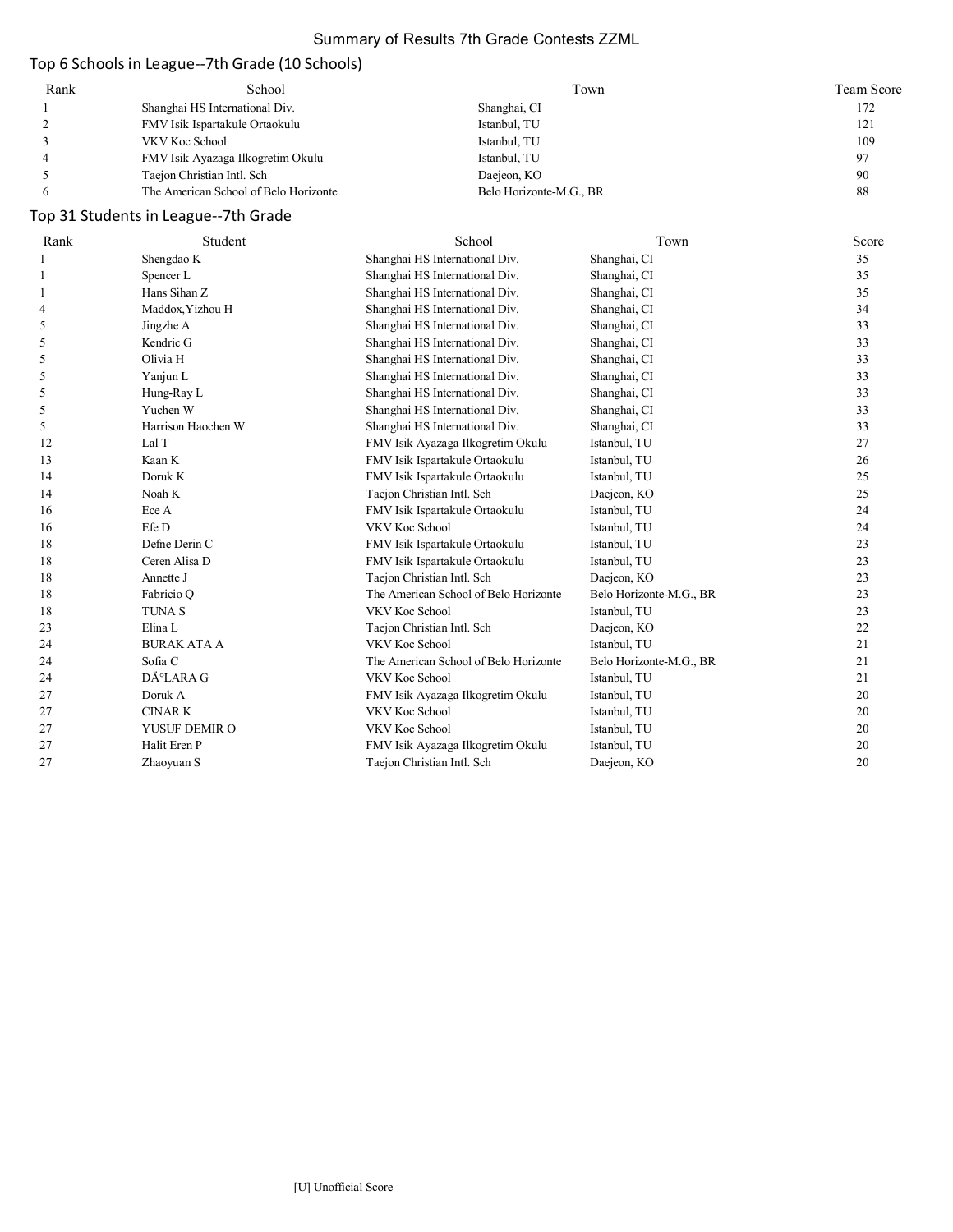# Summary of Results 7th Grade Contests ZZML Regional Standings

## **BRAZIL**

#### **Brazil**

Top Schools in Region

| Rank | School                            | Town     | Team Score |
|------|-----------------------------------|----------|------------|
|      | Shanghai HS International Div.    | Shanghai | 172        |
|      | FMV Isik Ispartakule Ortaokulu    | Istanbul | 121        |
|      | VKV Koc School                    | Istanbul | 109        |
|      | FMV Isik Ayazaga Ilkogretim Okulu | Istanbul | 97         |
|      |                                   |          |            |

Top Students in Region

| Rank | Student          | School                         | Fown     | Score |
|------|------------------|--------------------------------|----------|-------|
|      | Shengdao K       | Shanghai HS International Div. | Shanghai | 32    |
|      | Spencer L        | Shanghai HS International Div. | Shanghai | 32    |
|      | Hans Sihan Z     | Shanghai HS International Div. | Shanghai | J.    |
|      | Maddox. Yizhou H | Shanghai HS International Div. | Shanghai | 34    |

### **CHINA**

### **China**

## Top Schools in Region

| Rank | School                            | Town     | <b>Team Score</b> |
|------|-----------------------------------|----------|-------------------|
|      | Shanghai HS International Div.    | Shanghai | 172               |
|      | FMV Isik Ispartakule Ortaokulu    | Istanbul | 121               |
|      | VKV Koc School                    | Istanbul | 109               |
|      | FMV Isik Ayazaga Ilkogretim Okulu | Istanbul | 97                |
|      |                                   |          |                   |

| Rank | Student          | School                         | l`own    | Score |
|------|------------------|--------------------------------|----------|-------|
|      | Shengdao K       | Shanghai HS International Div. | Shanghai | ں ر   |
|      | Spencer L        | Shanghai HS International Div. | Shanghai | . ب   |
|      | Hans Sihan Z     | Shanghai HS International Div. | Shanghai | . د   |
|      | Maddox. Yizhou H | Shanghai HS International Div. | Shanghai | 34    |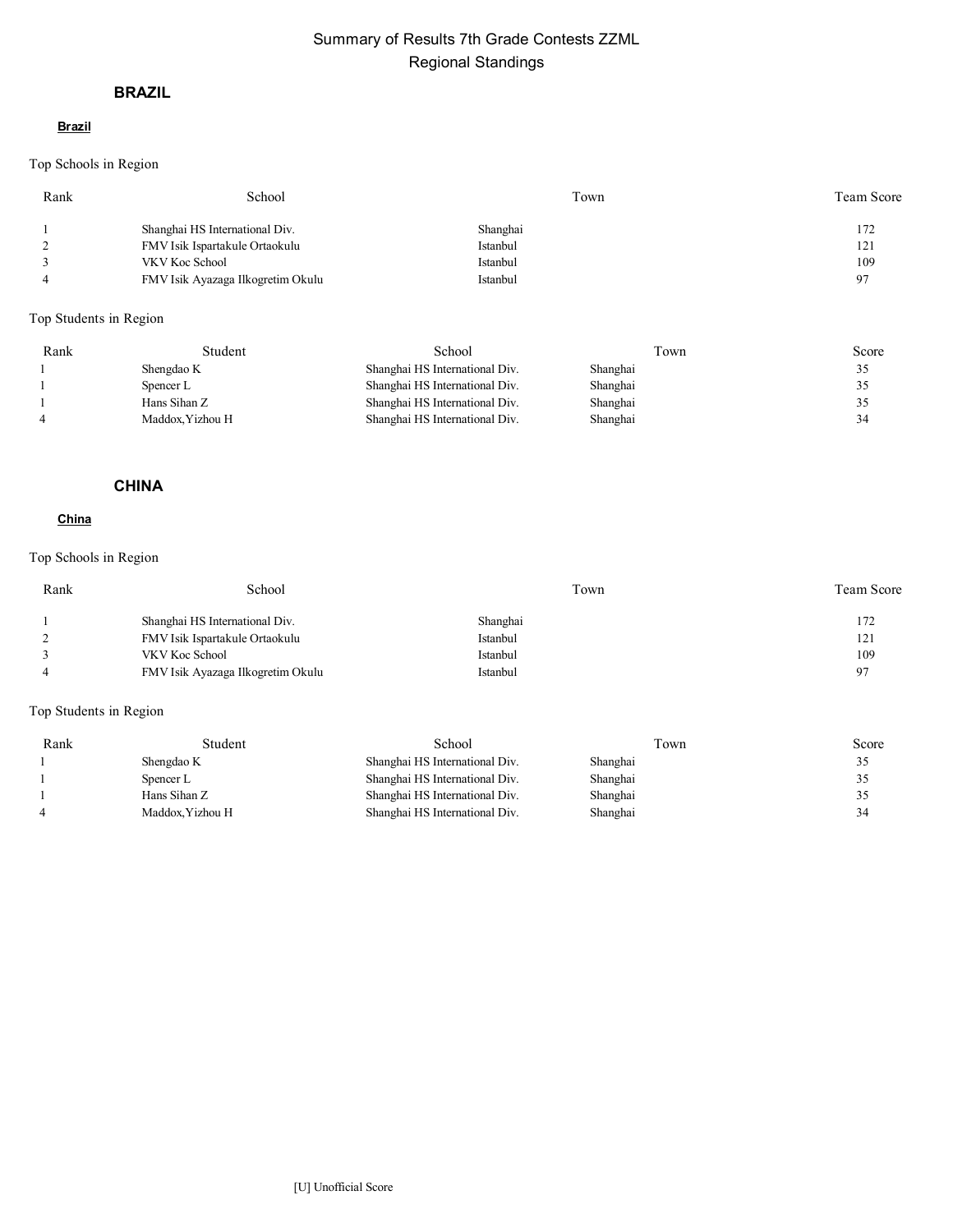# Summary of Results 7th Grade Contests ZZML Regional Standings

#### **JAPAN**

### **Japan**

Top Schools in Region

| Rank | School                            | Town     | Team Score |
|------|-----------------------------------|----------|------------|
|      | Shanghai HS International Div.    | Shanghai | 172        |
|      | FMV Isik Ispartakule Ortaokulu    | Istanbul | 121        |
|      | VKV Koc School                    | Istanbul | 109        |
|      | FMV Isik Ayazaga Ilkogretim Okulu | Istanbul | 97         |
|      |                                   |          |            |

Top Students in Region

| Rank | Student         | School                         | Fown     | Score |
|------|-----------------|--------------------------------|----------|-------|
|      | Shengdao K      | Shanghai HS International Div. | Shanghai | 33    |
|      | Spencer L       | Shanghai HS International Div. | Shanghai | 32    |
|      | Hans Sihan Z    | Shanghai HS International Div. | Shanghai | . ر   |
|      | Maddox.Yizhou H | Shanghai HS International Div. | Shanghai | 34    |

### **KAZAKHSTAN**

#### **Kazakhstan**

#### Top Schools in Region

| Rank | School                            | Town     | <b>Team Score</b> |
|------|-----------------------------------|----------|-------------------|
|      | Shanghai HS International Div.    | Shanghai | 172               |
|      | FMV Isik Ispartakule Ortaokulu    | Istanbul | 121               |
|      | VKV Koc School                    | Istanbul | 109               |
|      | FMV Isik Ayazaga Ilkogretim Okulu | Istanbul | 97                |
|      |                                   |          |                   |

| Rank | Student          | School                         | Fown     | Score |
|------|------------------|--------------------------------|----------|-------|
|      | Shengdao K       | Shanghai HS International Div. | Shanghai | ۔ ب   |
|      | Spencer L        | Shanghai HS International Div. | Shanghai | 35    |
|      | Hans Sihan Z     | Shanghai HS International Div. | Shanghai | ۔ ر   |
|      | Maddox. Yizhou H | Shanghai HS International Div. | Shanghai | 34    |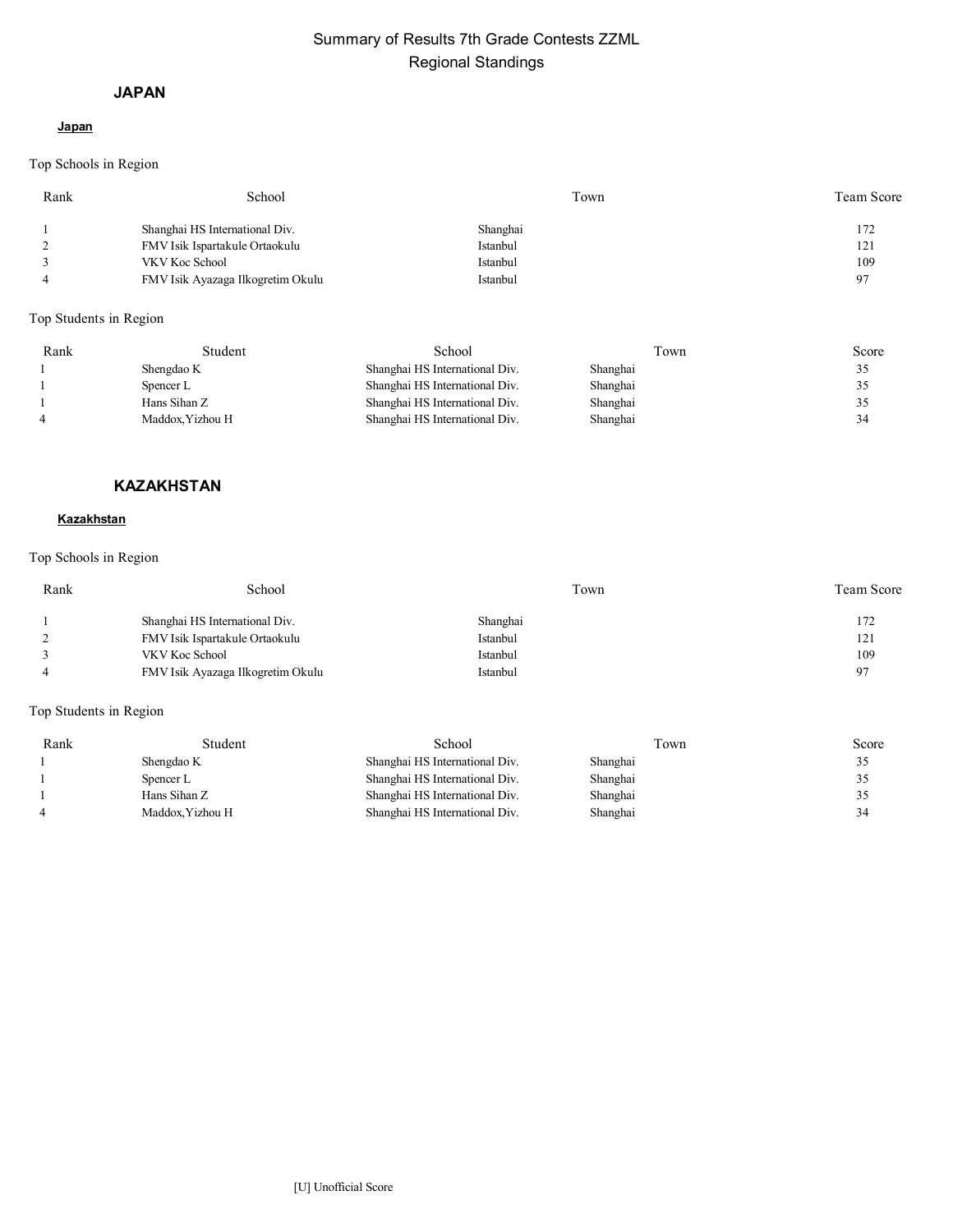# Summary of Results 7th Grade Contests ZZML Regional Standings

## **SOUTH KOREA**

#### **South Korea**

### Top Schools in Region

| Rank | School                            | Town     | Team Score     |
|------|-----------------------------------|----------|----------------|
|      | Shanghai HS International Div.    | Shanghai | 172            |
|      | FMV Isik Ispartakule Ortaokulu    | Istanbul | 121            |
|      | VKV Koc School                    | Istanbul | 109            |
|      | FMV Isik Ayazaga Ilkogretim Okulu | Istanbul | Q <sub>7</sub> |
|      |                                   |          |                |

## Top Students in Region

| Rank | Student         | School                         | Town     | Score |
|------|-----------------|--------------------------------|----------|-------|
|      | Shengdao K      | Shanghai HS International Div. | Shanghai | 35    |
|      | Spencer L       | Shanghai HS International Div. | Shanghai | 35    |
|      | Hans Sihan Z    | Shanghai HS International Div. | Shanghai | 35    |
|      | Maddox.Yizhou H | Shanghai HS International Div. | Shanghai | 34    |

### **TURKEY**

### **Turkey**

## Top Schools in Region

| Rank | School                            | Town     | <b>Team Score</b> |
|------|-----------------------------------|----------|-------------------|
|      | Shanghai HS International Div.    | Shanghai | 172               |
|      | FMV Isik Ispartakule Ortaokulu    | Istanbul | 121               |
|      | VKV Koc School                    | Istanbul | 109               |
|      | FMV Isik Ayazaga Ilkogretim Okulu | Istanbul | 97                |
|      |                                   |          |                   |

| Rank | Student          | School                         | Town     | Score |
|------|------------------|--------------------------------|----------|-------|
|      | Shengdao K       | Shanghai HS International Div. | Shanghai |       |
|      | Spencer L        | Shanghai HS International Div. | Shanghai |       |
|      | Hans Sihan Z     | Shanghai HS International Div. | Shanghai |       |
|      | Maddox. Yizhou H | Shanghai HS International Div. | Shanghai | 34    |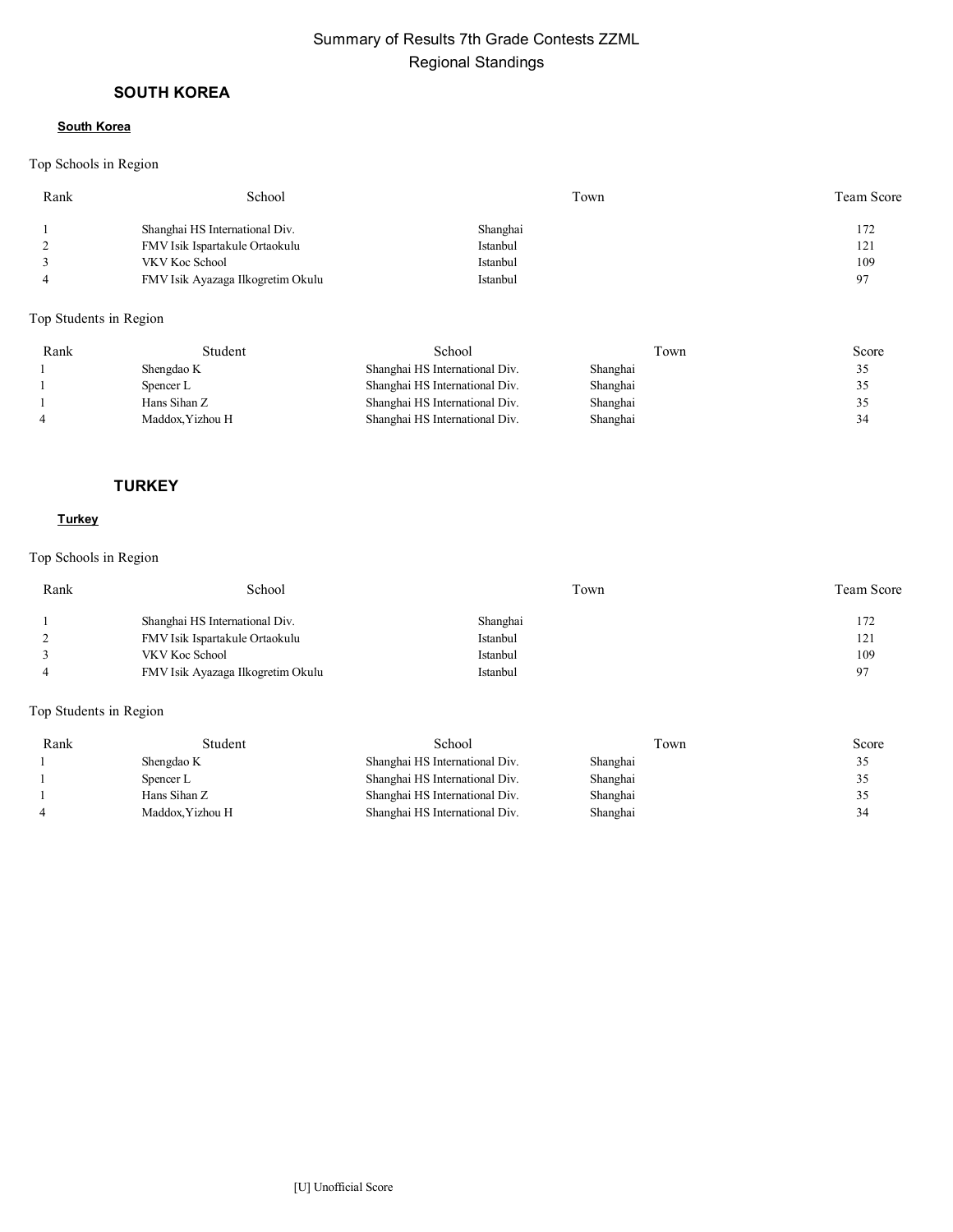## Summary of Results 8th Grade Contests ZZML

# Top 5 Schools in League--8th Grade (10 Schools)

| Rank | School                            | Town         | Team Score |
|------|-----------------------------------|--------------|------------|
|      | Shanghai HS International Div.    | Shanghai, CI | 170        |
|      | FMV Isik Ispartakule Ortaokulu    | Istanbul, TU | 156        |
|      | VKV Koc School                    | Istanbul, TU | 145        |
|      | FMV Isik Ayazaga Ilkogretim Okulu | Istanbul, TU | 129        |
|      | Taejon Christian Intl. Sch        | Daejeon, KO  | 125        |

# Top 30 Students in League--8th Grade

| Rank | Student               | School                            | Town         | Score |
|------|-----------------------|-----------------------------------|--------------|-------|
|      | Arden L               | Shanghai HS International Div.    | Shanghai, CI | 34    |
| 1    | Chengjia W            | Shanghai HS International Div.    | Shanghai, CI | 34    |
| 1    | Tsan Lam W            | Shanghai HS International Div.    | Shanghai, CI | 34    |
| 1    | Tianxiang Z           | Shanghai HS International Div.    | Shanghai, CI | 34    |
|      | Gavin Guo Jun Z       | Shanghai HS International Div.    | Shanghai, CI | 34    |
| 1    | Jeffery Z             | Shanghai HS International Div.    | Shanghai, CI | 34    |
| 7    | <b>Burak Ates C</b>   | FMV Isik Ispartakule Ortaokulu    | Istanbul, TU | 33    |
| 8    | Huseyin Efe M         | FMV Isik Ispartakule Ortaokulu    | Istanbul, TU | 31    |
| 8    | Can N                 | VKV Koc School                    | Istanbul, TU | 31    |
| 8    | Kerem Arda S          | FMV Isik Ispartakule Ortaokulu    | Istanbul, TU | 31    |
| 8    | Semin <sub>S</sub>    | FMV Isik Ispartakule Ortaokulu    | Istanbul, TU | 31    |
| 12   | Zeren A               | FMV Isik Ispartakule Ortaokulu    | Istanbul, TU | 30    |
| 12   | <b>ATES KAAN A</b>    | VKV Koc School                    | Istanbul, TU | 30    |
| 12   | Yunha L               | Taejon Christian Intl. Sch        | Daejeon, KO  | 30    |
| 15   | Doruk Ege O           | VKV Koc School                    | Istanbul, TU | 29    |
| 16   | Naz A                 | FMV Isik Ayazaga Ilkogretim Okulu | Istanbul, TU | 28    |
| 16   | <b>HASAN SINAN K</b>  | VKV Koc School                    | Istanbul, TU | 28    |
| 16   | Elina N               | Taejon Christian Intl. Sch        | Daejeon, KO  | 28    |
| 16   | Fatih R               | FMV Isik Ayazaga Ilkogretim Okulu | Istanbul, TU | 28    |
| 20   | <b>MUSTAFA BORA T</b> | VKV Koc School                    | Istanbul, TU | 27    |
| 21   | Bade D                | FMV Isik Ayazaga Ilkogretim Okulu | Istanbul, TU | 25    |
| 21   | Irmak U               | FMV Isik Ayazaga Ilkogretim Okulu | Istanbul, TU | 25    |
| 23   | Samuel C              | Taejon Christian Intl. Sch        | Daejeon, KO  | 23    |
| 23   | Dihe F                | FMV Isik Ayazaga Ilkogretim Okulu | Istanbul, TU | 23    |
| 23   | Demir G               | FMV Isik Ayazaga Ilkogretim Okulu | Istanbul, TU | 23    |
| 26   | Aras A                | FMV Isik Ayazaga Ilkogretim Okulu | Istanbul, TU | 22    |
| 26   | Poyraz G              | FMV Isik Ayazaga Ilkogretim Okulu | Istanbul, TU | 22    |
| 26   | Dongha K              | Taejon Christian Intl. Sch        | Daejeon, KO  | 22    |
| 26   | Alya O                | FMV Isik Ayazaga Ilkogretim Okulu | Istanbul, TU | 22    |
| 26   | Angela P              | Taejon Christian Intl. Sch        | Daejeon, KO  | 22    |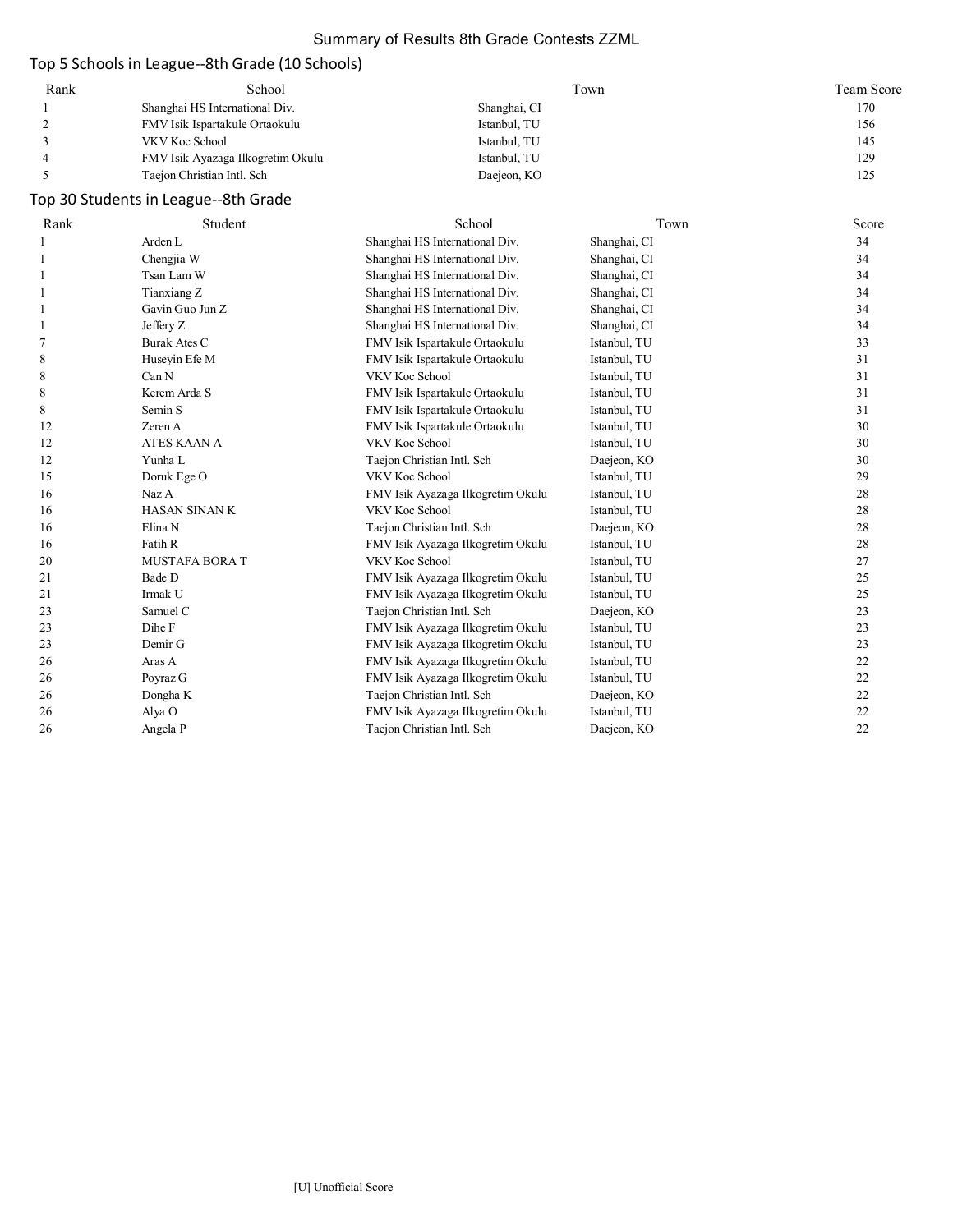# Summary of Results 8th Grade Contests ZZML Regional Standings

## **BRAZIL**

#### **Brazil**

Top Schools in Region

| Rank | School                            | Town     | Team Score |
|------|-----------------------------------|----------|------------|
|      | Shanghai HS International Div.    | Shanghai | 170        |
|      | FMV Isik Ispartakule Ortaokulu    | Istanbul | 156        |
|      | VKV Koc School                    | Istanbul | 145        |
|      | FMV Isik Ayazaga Ilkogretim Okulu | Istanbul | 129        |
|      |                                   |          |            |

## Top Students in Region

| Rank | Student         | School                         | Town     | Score |
|------|-----------------|--------------------------------|----------|-------|
|      | Arden L         | Shanghai HS International Div. | Shanghai | 34    |
|      | Tsan Lam W      | Shanghai HS International Div. | Shanghai | 34    |
|      | Chengjia W      | Shanghai HS International Div. | Shanghai | 34    |
|      | Tianxiang Z     | Shanghai HS International Div. | Shanghai | 34    |
|      | Gavin Guo Jun Z | Shanghai HS International Div. | Shanghai | 34    |
|      | Jeffery Z       | Shanghai HS International Div. | Shanghai | 34    |

## **CHINA**

## **China**

## Top Schools in Region

| Rank | School                            | Town     | <b>Team Score</b> |
|------|-----------------------------------|----------|-------------------|
|      | Shanghai HS International Div.    | Shanghai | 170               |
|      | FMV Isik Ispartakule Ortaokulu    | Istanbul | 156               |
|      | VKV Koc School                    | Istanbul | 145               |
|      | FMV Isik Ayazaga Ilkogretim Okulu | Istanbul | 129               |

| Rank | Student         | School                         | Town     | Score |
|------|-----------------|--------------------------------|----------|-------|
|      | Arden L         | Shanghai HS International Div. | Shanghai | 34    |
|      | Tsan Lam W      | Shanghai HS International Div. | Shanghai | 34    |
|      | Chengjia W      | Shanghai HS International Div. | Shanghai | 34    |
|      | Tianxiang Z     | Shanghai HS International Div. | Shanghai | 34    |
|      | Gavin Guo Jun Z | Shanghai HS International Div. | Shanghai | 34    |
|      | Jeffery Z       | Shanghai HS International Div. | Shanghai | 34    |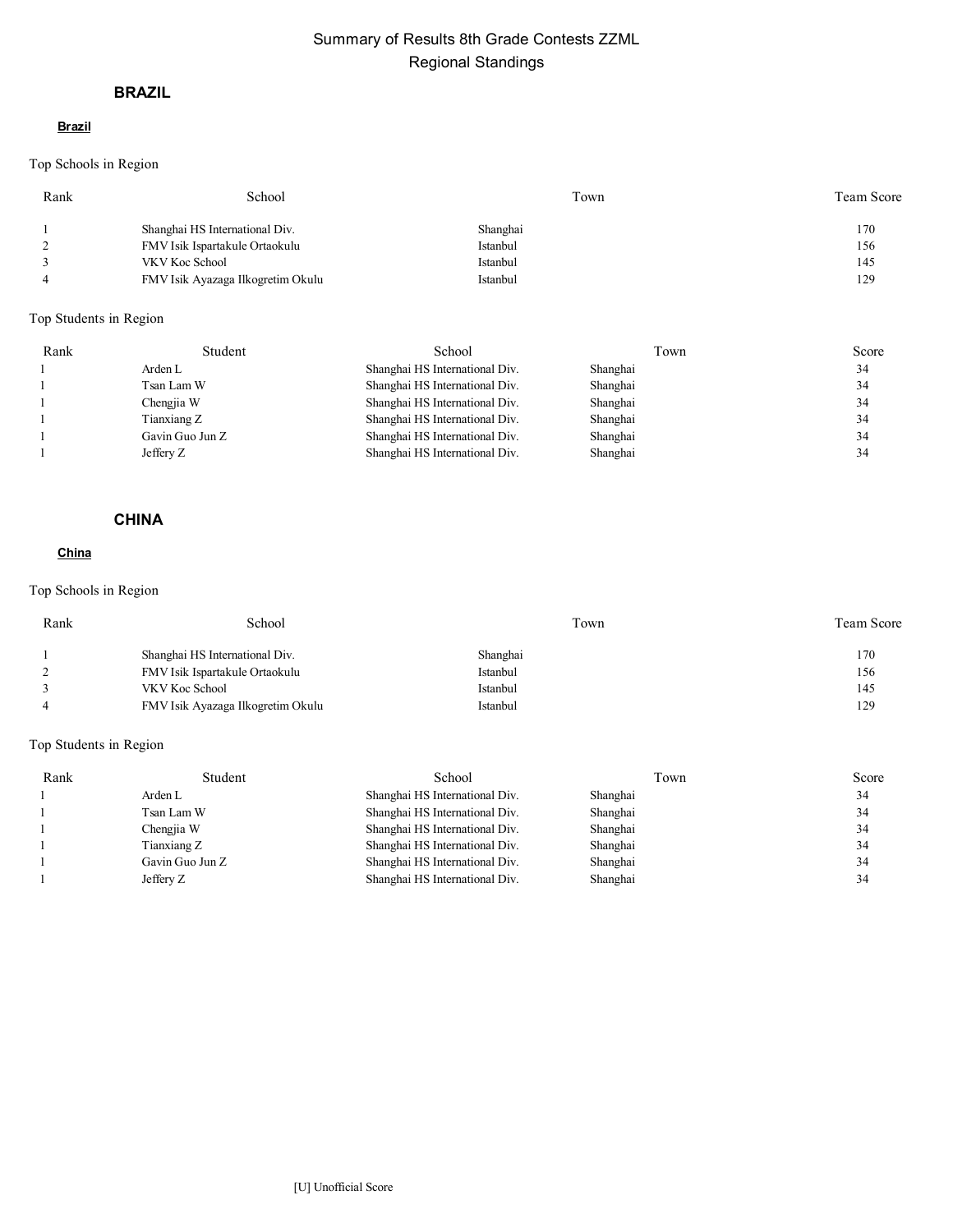# Summary of Results 8th Grade Contests ZZML Regional Standings

### **JAPAN**

### **Japan**

Top Schools in Region

| Rank | School                            | Town     | Team Score |
|------|-----------------------------------|----------|------------|
|      | Shanghai HS International Div.    | Shanghai | 170        |
|      | FMV Isik Ispartakule Ortaokulu    | Istanbul | 156        |
|      | VKV Koc School                    | Istanbul | 145        |
|      | FMV Isik Ayazaga Ilkogretim Okulu | Istanbul | 129        |
|      |                                   |          |            |

## Top Students in Region

| Rank | Student         | School                         | Town     | Score |
|------|-----------------|--------------------------------|----------|-------|
|      | Arden L         | Shanghai HS International Div. | Shanghai | 34    |
|      | Tsan Lam W      | Shanghai HS International Div. | Shanghai | 34    |
|      | Chengjia W      | Shanghai HS International Div. | Shanghai | 34    |
|      | Tianxiang Z     | Shanghai HS International Div. | Shanghai | 34    |
|      | Gavin Guo Jun Z | Shanghai HS International Div. | Shanghai | 34    |
|      | Jeffery Z       | Shanghai HS International Div. | Shanghai | 34    |

## **KAZAKHSTAN**

#### **Kazakhstan**

## Top Schools in Region

| Rank | School                            | Town     | <b>Team Score</b> |
|------|-----------------------------------|----------|-------------------|
|      | Shanghai HS International Div.    | Shanghai | 170               |
|      | FMV Isik Ispartakule Ortaokulu    | Istanbul | 156               |
|      | VKV Koc School                    | Istanbul | 145               |
|      | FMV Isik Ayazaga Ilkogretim Okulu | Istanbul | 129               |

| Rank | Student         | School                         | Town     | Score |
|------|-----------------|--------------------------------|----------|-------|
|      | Arden L         | Shanghai HS International Div. | Shanghai | 34    |
|      | Tsan Lam W      | Shanghai HS International Div. | Shanghai | 34    |
|      | Chengjia W      | Shanghai HS International Div. | Shanghai | 34    |
|      | Tianxiang Z     | Shanghai HS International Div. | Shanghai | 34    |
|      | Gavin Guo Jun Z | Shanghai HS International Div. | Shanghai | 34    |
|      | Jeffery Z       | Shanghai HS International Div. | Shanghai | 34    |